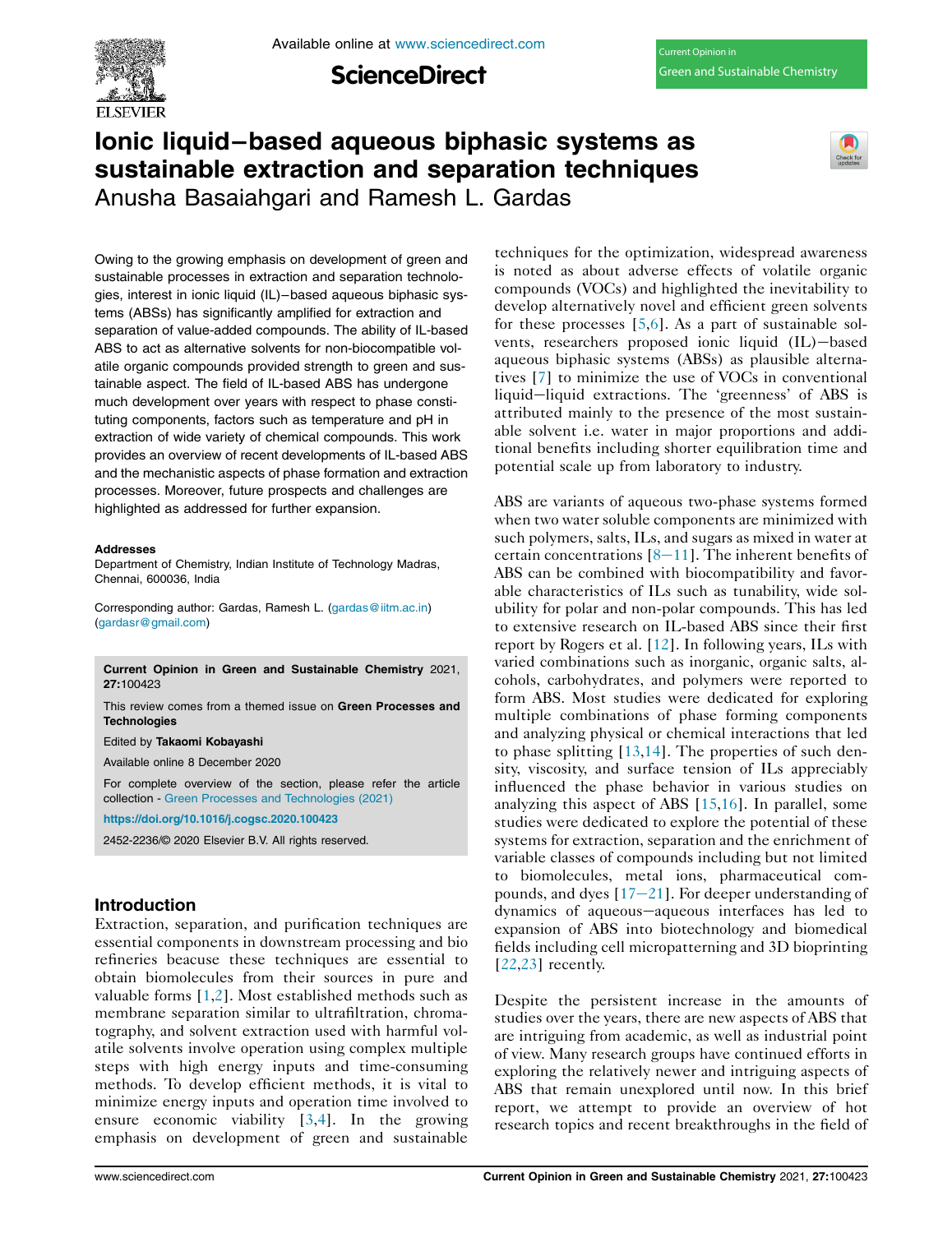



Schematic diagram representing various recent developments of ABS. ABS, aqueous biphasic system.

ABS using ILs and the assisting expansion to applications. Figure 1 depicts pictorial overview of recent advancements in the field of IL-based ABS.

### Recent developments in IL-based acidic ABSs

Amongst various chemical techniques used for metal ion extractions, hydrometallurgy is considered as advantageous method with its better precision, control and relatively greener approach [24]. The traditional approach involves acid leaching using inorganic acids such as HCl,  $H_2SO_4$ , or  $HNO_3$ , these systems have poor leaching selectivity in successive steps. Thus, it is necessary to develop sustainable techniques for extraction of metal ions. In this context, use of ILs as relatively novel and unique class of solvents was proposed in solvent extraction processes for rare earth elements in the form of either pure ILs, nonfunctional or functional ILs with extractants [25]. Ability of ILs to solvate both charged and neutral metal complexes assisted metal ion extractions unlike organic solvents. This also feasible to tune the selectively of ILs for specific metal ion by deliberately modifying cation and anion combinations. For example, the direct application of ILs having fluorinated ions for metal ion extraction was limited as hurdles for the application due to certain constraints since the counter ions were adverse in the characteristics such as hydrophobic nature, higher cost, higher toxicity, and difficulty in viscosity adjustment especially in the case of longer alkyl chains. These hurdles could

be overcome through use of new type of ABS in terms of acidic aqueous biphasic systems (AcABSs) having acidic group, instead of inorganic salts in the systems  $[26-29]$ . The very first report on AcABS involving hydrophilic IL of tributyltetradecyl phosphonium chloride  $([P_{44414}]$ [Cl]) was based in concentrated HCl and water resulting upper IL-rich phase and lower phase rich in HCl  $[26^{**}]$ . The proposed AcABS was used to extract Fe(III),  $Pt(IV)$ ,  $Co(II)$ , and  $Ni(II)$  ions as well as single step separation of Co(II) and Ni(II) from HCl leachates of NiMH batteries. Because the already existing leachate solution itself acted as the salting-out agent, this process practically turned out to be a single step or 'one-pot' in practice. The thermotropic behavior additionally was shown in these systems as benefit to overcome kinetic limitations and to develop the recycling, and extraction of metal ions.

Further, the clear understanding of formation mechanisms would be helpful in expanding their applications. The detailed screening of range of ILs suggested that driving force for their applicability is the charge shielding of ILs' cation [27\*]. The computational approach was used to compared with experimental results and evaluate the role of both cation of IL and acid in AcABS. In out of various classes of ILs, only quaternary ammonium and phosphonium cations were capable of forming AcABS and the cation's apparent charge density attributed to its solvent-accessibility at the charge surface, while heterocyclic chemical structure of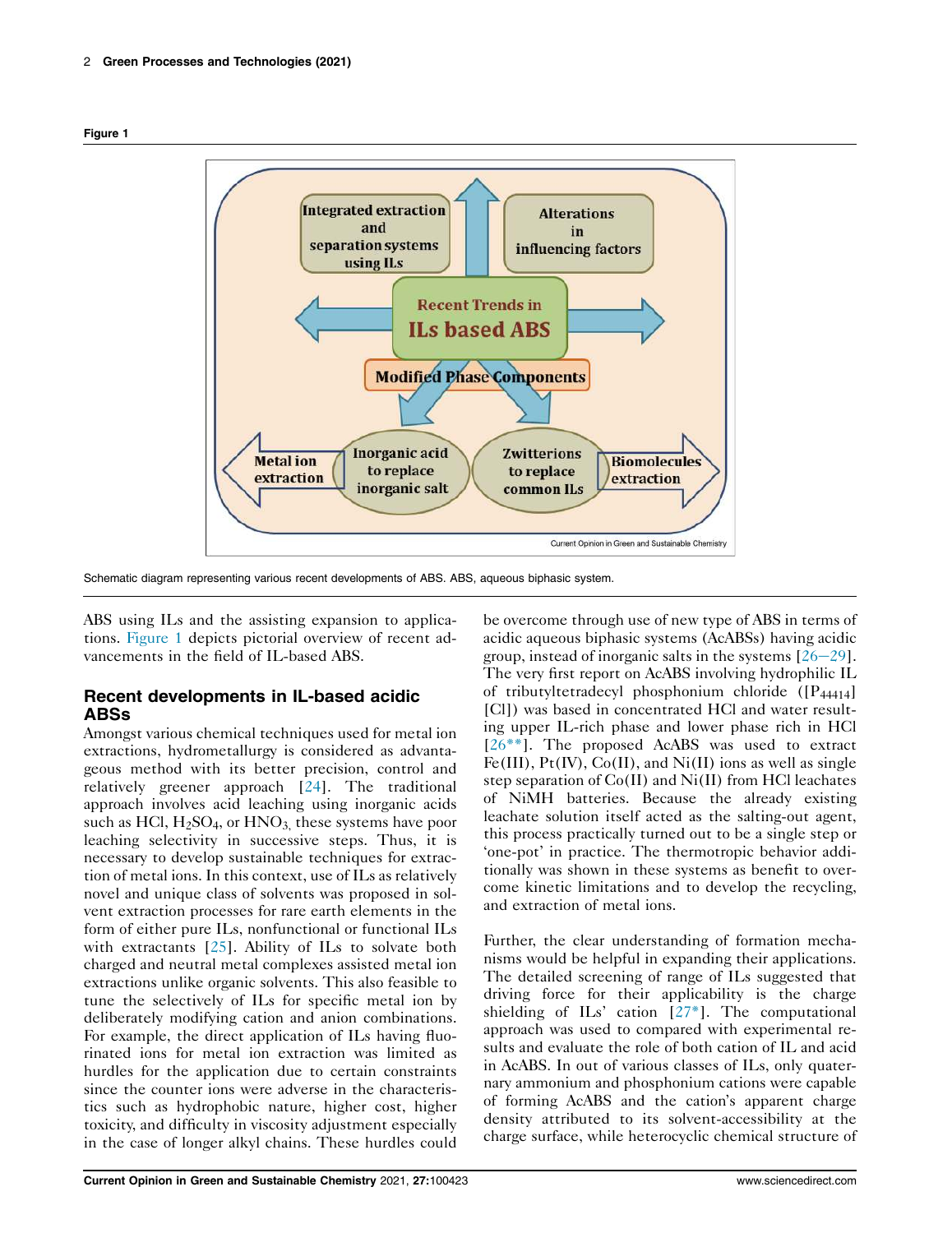ILs such as imidazolium, pyridinium, and piperidinium was not capable of forming ABS. The tunability of  $[P44414]$ Cl-based AcABS was also verified with respect to temperature as shown by strong thermomorphic properties with lower critical solution temperature (LCST). Remarkably, the distinct LCST behavior was traditionally associated with polymers and nonionic surfactants. In AcABS formed by [P44414]Cl with structural similarity to ionic surfactants comparison of experimental results with computational ones was made of understanding the LCST mechanism indicating difference in conventional ABS due to the presence of hydronium ion. This was due to promoted micelle $$ micelle interaction for favored aggregation [27]. Thus to compile, the properties of the shielded cationic charges, relatively apolar surface area, dispersion forces and entropic effects were favorable factors for phase separation in AcABS.

Furthermore, advanced approach was proposed as synergistic ABS-AcABS system, where selective separation of cobalt from nickel and manganese was pertinent to recycling of nickel metal hydride and was applied to lithium ion batteries [28\*]. In this approach, the acid HCl partially substituted by certain amount of NaCl thereby providing relatively eco-friendly operating conditions with retaining metal extraction efficiency of AcABS. Because of the acid reduction of the acid concentration required for the phase separation in the ILs' rich phase. 'one-pot' process was advantageous integrated method for sequential leaching, solvent extraction, and electrodeposition of metals [29].

### Chemical structural modification of phase forming components

The journey of ABS over many years involved variable range of phase forming components including polymers, inorganic and organic salts, ILs, alcohols, and carbohydrates [9,11,30,31]. Though many combinations of phase forming components have been tested for ABS formation and extractions, the search for better phase forming components has been an ongoing process. With a motive to propose a newer class of compounds, it is important to retain the chemical structure as advantages of ILs for ABS but also to provide an improvement for IL-based ABS having a set of zwitterions  $(ZIs)$  [32-34]. Here, ZIs are compounds with covalently bonded cationic and anionic parts as shown in Figure 2. The anticipated benefits of ZIs include plausible structural and functional group modifications as similar to ILs and play significant role in designing ABS systems. ZIs typed ABS were reported to be used as additives for hydrophobic-IL water systems to improve their water content  $[33]$  and paved its way into liquid-liquid extractions. Ferreira et al.  $[32^*]$ , firstly reported ABS formed by ammonium based ZIs with potassium salts in the temperature dependent of the phase transitions.

These systems were found to be efficient in single step separation of aromatic and aliphatic amino acids. Further studies [34\*] explored ABS formed by water-soluble ZIs such as imidazolium, pyridinium, and pyrrolidinium in the point of view of the effect of structural and temperature changes on phase behavior presenting effective for partitioning of alkaloids and amino acids.

Quantum mechanical studies using density functional theory (DFT) and Conductor-like Screening MOdel-Real Solvents supported to understand solvent properties of ZIs. Further studies revealed that higher polarity of ZIs with favorable interactions to polar solutes and lower miscibility with non-polar compounds [35<sup>\*\*</sup>] envisaging the expansion of ZIs applications in separation processes.

Blesic et al. [36] proposed a new class of zwitterionic salts which are hybrid materials in ILs consisting cation and anion in addition of a zwitterionic moiety. Because the cationic and anionic materials could preserve potential advantages of ILs high hydrophilicity domains interfaced at the extended polar ones they seemed to be suitable solvents in extraction and separation processes.

Another was dicationic ILs as explored for their application in formation of ABS. Gardas et al. [37\*] reported ABS formed by dicationic ILs having variable cationic groups of ammonium, imidazolium, morpholinium, and pyrrolidinium. Their systematic comparison was made in structural similarity with mono cationic ILs. The designed ABS were efficient in extracting a compound of pharmaceutical compounds, for example, in of diclofenac sodium. Thus recent studies opened up the possibility of proposing newer variety of compounds that could effectively form ABS and extract value-added compounds.

Most studies on IL-based ABS deal with impact of functional groups on alkyl side chains on cation and/or anions sites of ILs. The influence of positional isomers was reported for functional groups of pyridinium-based ILs on the ABS [38]. Three positional isomers of methyl pyridine that were ortho, meta, and para isomers based on the presence of methyl group on the cation core of IL. The modification of function groups and positional isomers altered the affinity of the pyridinium ILs for water. In turn, the salting-in behavior of ILs was affected and the experimental and computational studies also supported this inference.

### Advanced extraction and separation techniques

Mostly, the fields of extraction, separation, and purification of biomolecules anticipated their application as components in downstream processing as alternative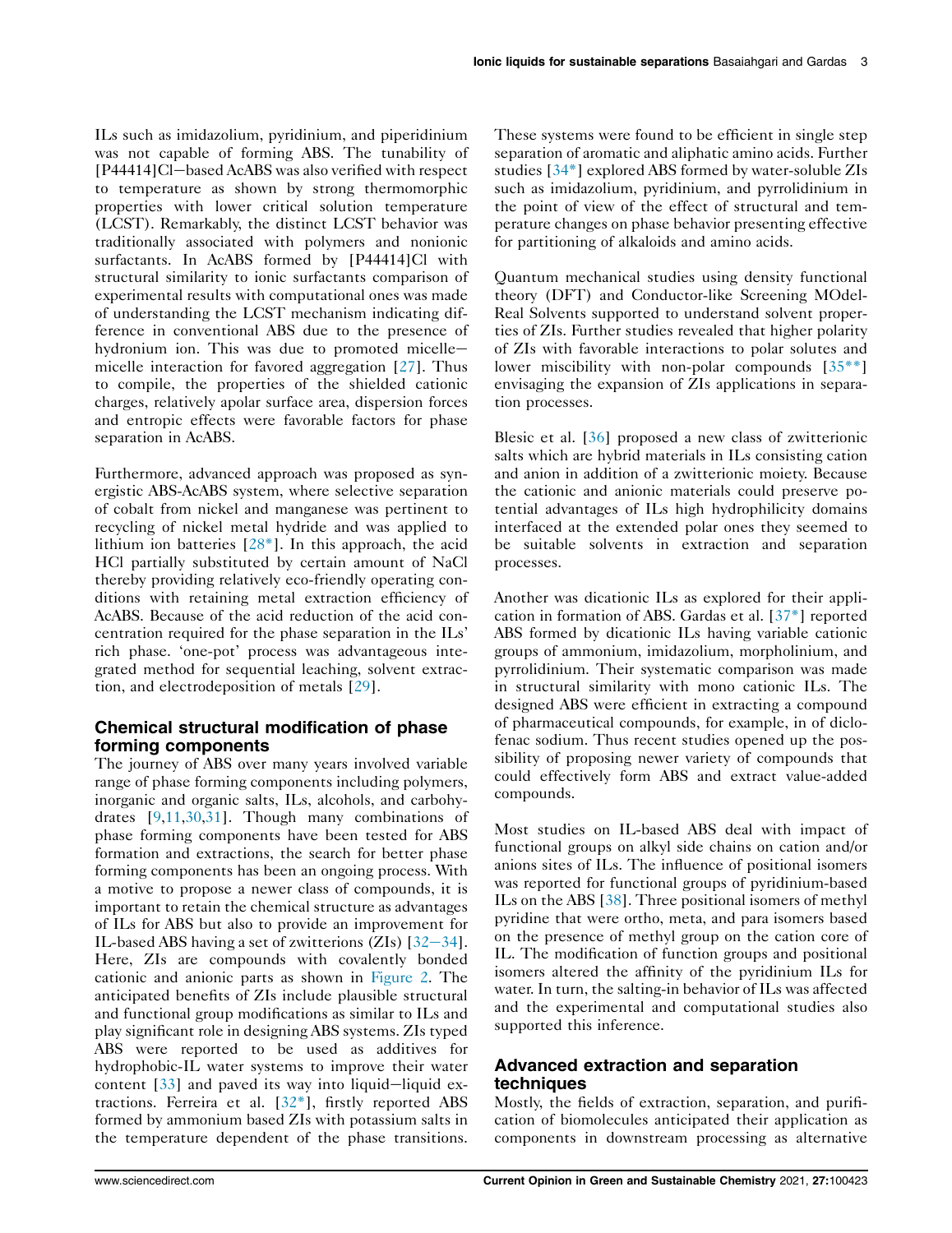



Chemical structures of various ZIs for forming aqueous biphasic systems.

solvents for VOCs. Owing to complex of physical and chemical interactions of ABS with target compounds such as alkaloids, amino acids, proteins, and phenolic compounds in the liquid phase constituting ILs, and salts, there is always enough scope for improving the existing conditions and new findings in extraction and separation processes [3] with the efficiency for various valuable compounds. Furthermore, most initial studies were performed using representative biomolecules such as tryptophan for amino acids, caffeine for alkaloids, and gallic acid for phenolic compounds. There were few aspects that could provide an edge over most existing extraction techniques and those include: (i) the extraction of useful compounds followed by possible separation of components from mixture, and (ii) extraction from real matrix samples instead of using model bioactive compounds. Such advanced studies were focused on the separation of components from extracted mixture and applied for real matrix samples in analysis. For the possible separation of aliphatic and aromatic amino acids [39], the ability of aliphatic amino acids was implemented by ABS with tetraalkylammonium and tetraalkyl phosphonium ILs. Although amino acids formed ABS in combination with ILs, only ILs having both low hydrogen bonding basicity and highly hydrophilic aliphatic amino acids could generate ABS while aromatic amino acids were unable to form. This knowledge provided design approaching suitable

platform for separation of aliphatic and aromatic amino acids from their mixture and trends in extraction efficiencies were related to salting-out aptitude of aliphatic amino acids.

Neves et al. [40<sup>\*\*</sup>], reported the simultaneous separation of antioxidants and carbohydrates from food wastes of vanilla pudding by using ABS of cholinium bistriflimide ILs containing carbohydrates in mono, disaccharides, and polyols such as <sup>D</sup>-glucose, <sup>D</sup>-mannose, <sup>D</sup>-maltose, and <sup>D</sup>-sucrose, <sup>D</sup>-maltitol, and <sup>D</sup>-sorbitol. These were used for separation and recovery of antioxidants and carbohydrates from real food waste sample. The extra biocompatibility of choline ILs supported cytotoxicity assay toward human intestinal epithelial cells. In the top phase rich in carbohydrates, the antioxidants were extracted into bottom IL-rich phase and then were later recovered through solid-phase extractions. In nonaromatic and nonflourinated ILs such as tetraalkylammonium and tetraalkylphosphonium, those based ILs formed ABS with carbohydrates and the properties of high biodegradability, lower toxicity, and lower cost were reported [41]. These systems showed excellent extraction capabilities for antioxidants/ phenolic compounds including vanillic, gallic, and syringic acids and later IL-rich phase used for recovering the extract through solid-phase extraction in effective cartridges.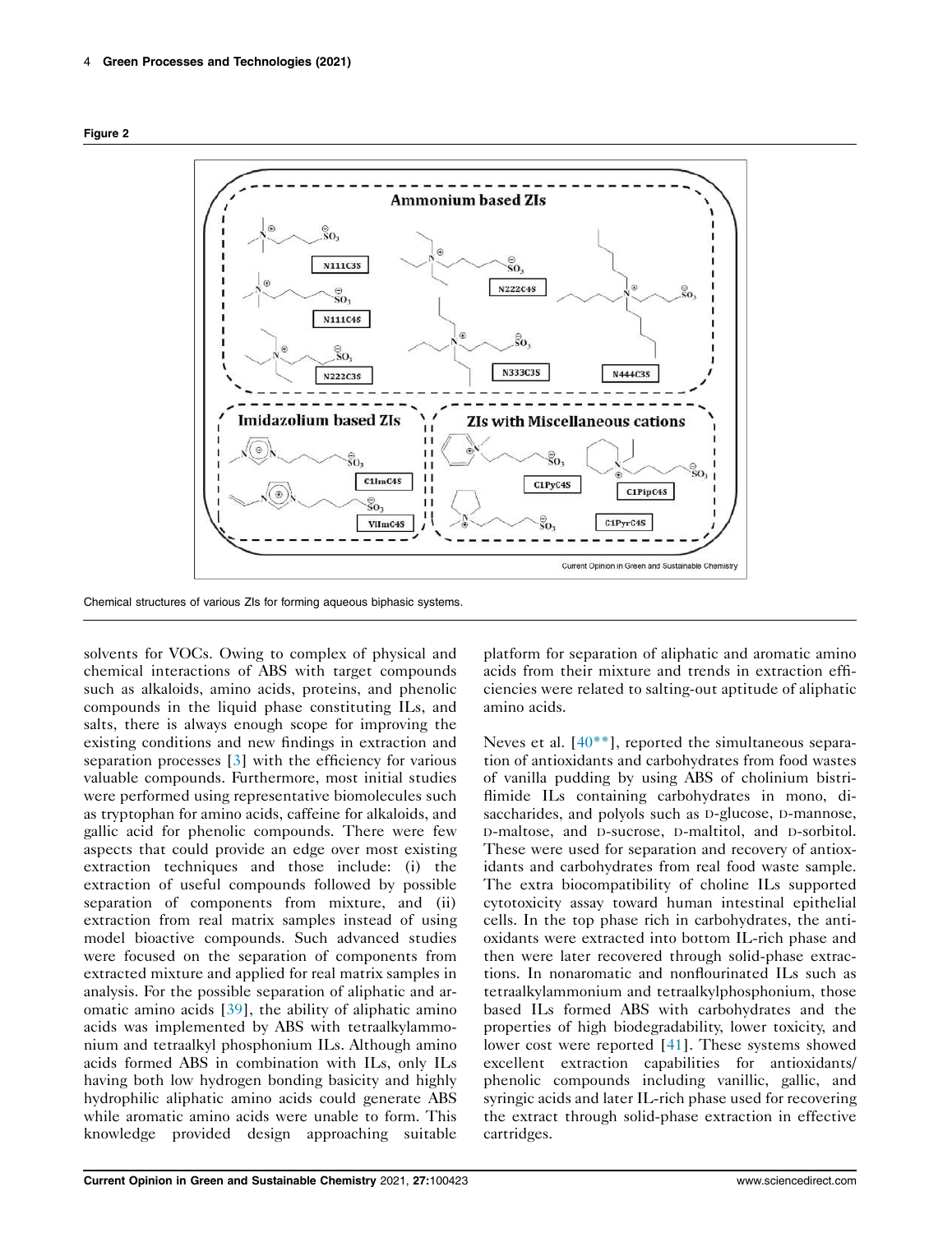In another study, immunoglobulin G and human serum albumin were simultaneously separated from unused clinical transfusion plasma [42\*\*]. Because human plasma is a complex matrix and usually requires multiple steps for isolation of targeted proteins, two-phase systems containing aqueous nonionic micellar systems such as Triton X-114 and Tergitol 15-S-7 were used as actual medium. Here, long alkyl chain containing types of surface active ILs was used as cosurfactant for optimized process plasma and surfactant concentrations and, pH. The combination of Tergitol 15-S-7 with  $[P_{4,4,4,14}]$ Cl at pH 8 showed the selected purification factor of 1.14 folds for immunoglobulin G in the surfactant-poor phase and 1.36 folds of human serum albumin in the surfactant-rich phase. Although the obtained factors were not so much high, the followed method led to the enrichment of two different proteins in top and bottom phases in a single step.

ABS formed by a special class of functional chiral ILs provided an insight into their enantio separation aptitude [43\*\*] and enabled as simple and fast operation with low cost. The chiral ILs acted as chiral selectors meaning that chiral recognition was performed through discriminatively intermolecular interactions thus without the selectors. The ABS resolved racemic mixture of mandelic acids optimized conditions like temperature, mandelic acid content, tie line length, and salt phase weight ratio was reported for S-mandelic acid in the IL-rich phase, while R-mandelic acid was present in salt rich phase. In another study of double protic ILs, ABS was formed with acetonitrile used for selective extraction of estrogen hormones [44]. This method emphasized the necessity to develop efficient extraction methods for recovery of hormones such as estrogen. As compared with protic ILs, double protic ILs were better in separation process of selected hormones into two pairs.

Apart from traditional applications of ABS including downstream processing at biotechnological and relevant extraction systems, recently ABS were proposed as powerful platforms for the separation processes also explored nonconventional applications in cell micropatterning, microtissue engineering, and microfluidic devices [45]. These included ABS innovative approaches in bioseparation and electrochemical field.

#### Conclusions and opportunities

This review provides overview of recent advancements and further challenges of IL-based ABS. The recent developments including modified phase forming components, plausible applications, and other advancements are highlighted as potential tools in extraction, separation, and purification processes. Although ILbased ABS show the efficient extraction performance, still there are certain bottle necks that need to be

addressed. Further, analysis of these drawbacks is essential in the planning extension of ILs based ABS from an academic interest to the industrial implementation. Attempts can be made to overcome such drawback by developing techniques or recycling and reusing of ILs for economic advantage.

Although the mechanisms involved in ILs based extractions and separations are complex, the research recently shifts in focused for development of integrated techniques with positive extension of these systems to industry scale. Thus, IL-based ABS provide cost-effective, sustainable, and extraction systems as efficient platforms for integrated separation and recovery processes.

#### Declaration of competing interest

The authors declare that they have no known competing financial interests or personal relationships that could have appeared to influence the work reported in this paper.

#### Acknowledgements

The authors would like to acknowledge Indian Institute of Technology Madras, Chennai, for financial support through Institute Research and Development Mid-Career Level Award (IRDA) Project: CY/20-21/069/ RFIR/008452.

#### References

Papers of particular interest, published within the period of review, have been highlighted as:

- of special interest
- \*\* of outstanding interest
- 1. Grilo AL, Aires-Barros MR, Azevado AM: Partitioning in aqueous two-phase systems: fundamentals, applications and trends. Separ Purif Rev 2016, 45:68–80.
- 2. Mazzola PG, Lopes AM, Hasmann FA, Jozala A, Penna TCV, Magalhaes PO, Ranel-Yagui CO, Pessoa Jr A: Liquid-liquid extraction of biomolecules: an overview and update of the main techniques. J Chem Tech Biotechnol 2007, 83:143-157.
- 3. Capela EV, Coutinho JAP, Freire MG: Application of ionic liquids in separation and fractionation processes. Green Chem Chem Eng 2019:637–665.
- 4. Hatti-Kaul R: Downstream processing in industrial biotechnology. Wiley; 2010. Chapter 8.
- 5. Capello C, Fischer U, Hungerbuhler K: What is a green solvent? A comprehensive framework for the environmental assessment of solvents. Green Chem 2007, 9:927–934.
- 6. Schuur B, Brouwer T, Smink D, Sprakel LMJ: Green solvents for sustainable separation processes. Curr Opin Green Sustain Chem 2019, 18:57–65.
- 7. Bridges NJ, Gutowski KE, Rogers RD: Investigation of aqueous biphasic systems formed from solutions of chaotropic salts with kosmotropic salts (salt-salt ABS). Green Chem 2007, 9: 177–183.
- 8. Johnsson H-O, Feitosa E, Junior AP: Phase diagrams of the aqueous two-phase systems of poly (ethylene glycol)/sodium polyacrylate/salts. Polymers 2011, 3:587–601.
- 9. Freire MG, Cláudio AFM, Araújo JMM, Coutinho JAP, Marrucho IM, Canongia Lopes JN, Rebelo LPN: Aqueous biphasic systems: a boost brought about by using ionic liquids. Chem Soc Rev 2012, 41:4966–4995.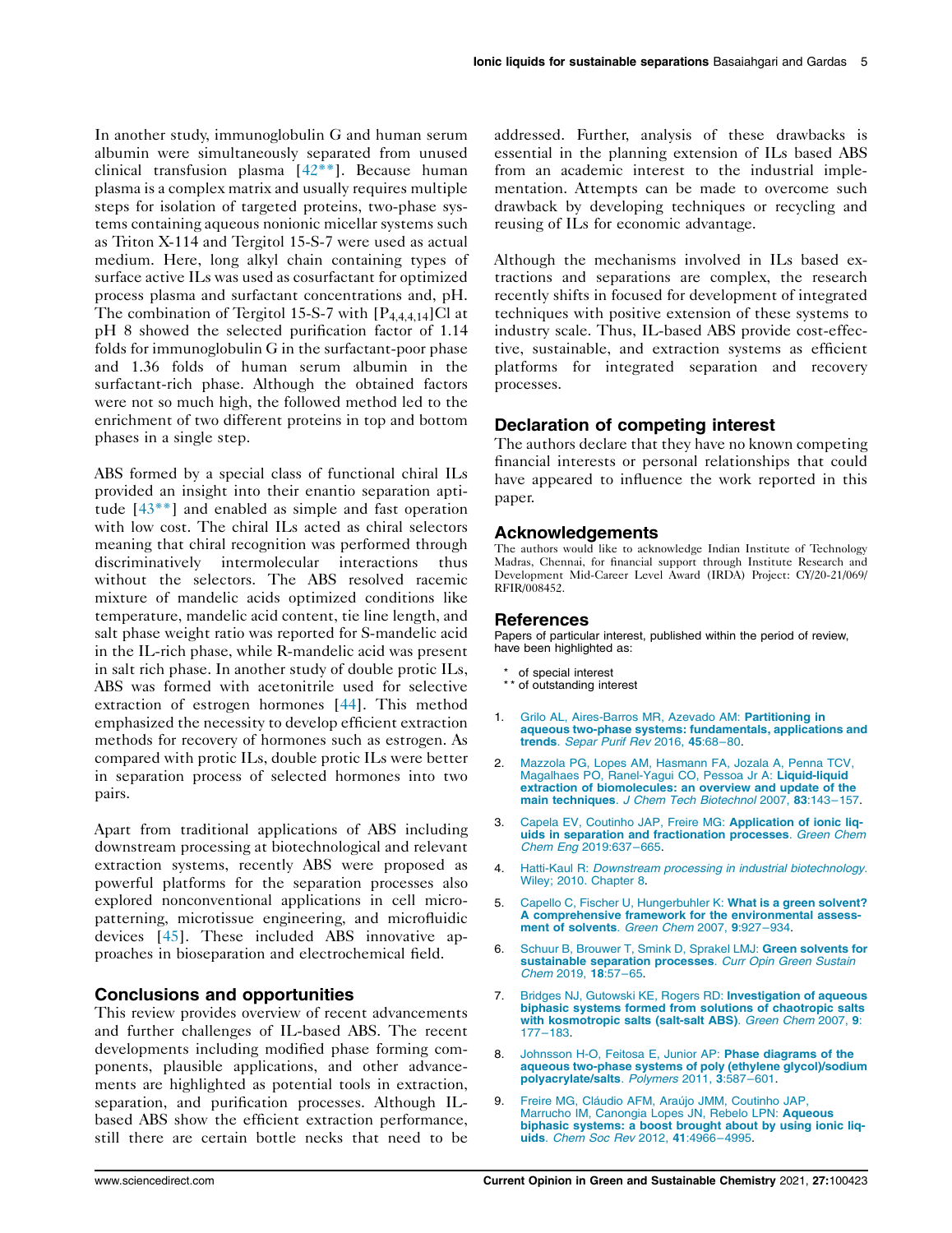- 10. Toledo MO, Farias FO, Igarashi-Mafra L, Mafra MR: Salt effect on ethanol-based aqueous biphasic systems applied to alkaloid partition: an experimental and theoretic approach. J Chem Eng Data 2019, 64:2018–2026.
- 11. Chen Y, Meng Y, Zhang S, Zhang Y, Liu X, Yang J: Liquid-liquid equilibria of aqueous biphasic systems composed of 1-butyl-3-methyl imidazolium tetrafluoroborate+ sucrose/ maltose +water. J Chem Eng Data 2010, 55:3612–3616.
- 12. Gutowski KE, Broker GA, Willauer HD, Huddleston JG,<br>Swatloski RP, Holbrey JD, Rogers RD: **Controlling the aqueous**<br>miscibility of ionic liquids: aqueous biphasic systems of water-miscible ionic liquids and water-structuring salts for<br>recycle, metathesis, and separations. J Am Chem Soc 2003, 125:6632–6633.
- 13. Freire MG, Pereira JFB, Francisco M, Rodriguez H, Rebelo LPN, Rogers RD, Coutinho JAP: Insight into the interaction that control the phase behavior of new aqueous biphasic systems composed of polyethylene glycol polymers and ionic liquids. Chem Eur J 2012, 18:1831–1839.
- 14. Gao J, Chen L, Xin Y, Yan Z: Ionic liquid based aqueous biphasic systems with controlled hydrophobicity: the polar solvent effect. J Chem Eng Data 2014, 59:2150-2158.
- 15. Nagaraja VH, Iyyaswami R: Phase demixing studies in aqueous two-phase systems with polyethylene glycol (PEG) and sodium citrate. Chem Eng Chem 2013, 200:1293–1308.
- 16. Priyanka VP, Basaiahgari A, Gardas RL: Enhanced partitioning of tryptophan in aqueous biphasic systems formed by benzyltrialkylammonium based ionic liquids: evalauation of thermophysical and phase behavior. J Mol Liq 2017, 247: 207–214.
- 17. Ventura SPM, e Silva FA, Quental MV, Mondal D, Freire MG, Coutinho JAP: Ionic-liquid mediated extraction and separation processes for bioactive compounds: past, present and future trends. Chem Rev 2017, 117:6984–7052.
- 18. Depuydt D, Dehaen W, Binnemans K: Solvent extraction of scandium (III) by an aqueous biphasic system with a<br>nonfluorinated functionalized ionic liquid. *Ind Eng Chem Res* 2015, 54:8988–8996.
- 19. Mc Queen L, Lai D: Ionic liquid aqueous two-phase systems from a pharmaceutical perspective. Front Chem 2019. https:// doi.org/10.3389/fchem.2019.00135.
- 20. Ferreira AM, Coutinho JAP, Fernandes AM, Freire MG: Complete removal of textile dyes from aqueous media using ionic liquid based aqueous two phase systems. Separ Purif Technol 2014, 128:58–66.
- 21. Marrucho IM, Freire MG: Aqueous biphasic systems based on ionic liquids for extraction, concentration and purification<br>approaches. In *Ionic liquids for better separation processes*. Berlin, Heidelberg: Springer; 2016:91–119. Green Chemistry and Sustainable Technology.
- 22. Chao Y, Sham HC: Emerging aqueous two-phase systems: from fundamentals of interfaces to biomedical applications. Chem Soc Rev 2020, 49:114–142.
- 23. Teixeira AG, Agarwal R, Ko KR, Grant-Burt J, Leung BM, Frampton JP: Emerging biotechnology applications of aqueous two-phase systems. Adv Healthc Mater 2017, 7:1701036.
- 24. Hsu E, Barmak K, West AC, Park AA: Advancements in the treatment and processing of electronic waste with sustainability: a review of metal extraction and recovery technologies. Green Chem 2019, 21:919–936.
- 25. Chen Y, Wang H, Pei Y, Ren J, Wang J: pH controlled selective separation of neodymium (III) and samarium (III) from tran-sition metals with carboxyl functionalized ionic liquids. ACS Sustainable Chem Eng 2015, 3:3167–3174.
- 26. Gras M, Papaiconomou N, Schaeffer N, Chainet E, Tedjar F,<br>\*\* Coutinho JAP, Billard I: **Ionic-liquid-based acidic aqueous** biphasic systems for simultaneous leaching and extraction of metallic ions. Angew Chem, Int Ed 2018, 57:1563-1566

This work is the first report on new type of acidic aqueous biphasic systems where tetrabutylphosphonium chloride was found to form ABS with acid. The reported systems exhibited thermomorphic behavior and efficiently carried out otherwise difficult separation of Co (II) from Ni(II). These systems facilitated to bridge the gap between ABS and metallic ion extraction in acidic phases.

27 \* . Schaeffer N, Passos H, Gras M, Migilireddy V, Leal JP, Perez-Sanchez G, Gomes JRB, Billard I, Papaiconomou N, Coutinho JAP: Mechanism of ionic-liquid based acidic aqueous biphasic system formation. Phys Chem Chem Phys 2018, 20:9838–9846.

This study focuses on the versatility of acidic ABS as well as hybrid acidic ABS and the fundamental driving forces for phase formation in these systems. The presence of bulky and polar groups in the cationic portion of ILs is considered as determining structural factor. The weak salting-out ability of the acid i.e. HCl is affirmed through experimental and computational approach.

28 \* . Schaeffer N, Gras M, Passos H, Mogilireddy V, Mendonça CMN, Pereira E, Chainet E, Billard I, Coutinho JAP: Synergistic aqueous biphasic systems: a new paradigm for the "one-pot" hydrometallurgical recovery of critical metals. ACS Sustain Chem Eng 2019, 7:1769-1777.

In this article, an advanced and synergistic ABS-acidic ABS approach was reported where partial amounts of acid and inorganic salts along with ILs were used for phase separation. These mixed systems were capable of achieving selective separation of Co (II) and Ni(II) and subsequent electro deposition of Co (II) leading towards "one-pot" approach for leaching, solvent extraction and electro deposition of metals.

- 29. Karmakar R, Sen K: Aqueous biphasic extraction of metal ions: an alternative technology for metal regeneration. J Mol Liq 2019, 273:231–247.
- 30. Farias FO, Oliveira G, Leal FC, Wojeicchowski JP, Yamamoto CI, Igarashi-Mafra L, Mafra MR: Cholinium chloride effect on ethanol based aqueous biphasic systems: liquid-liquid equilibrium and biomolecules partition behavior. Fluid Phase Equil 2020, 505:112363.
- 31. Freire MG: Ionic liquid based aqueous biphasic systems: fundamentals and applications. Green Chem Sust Technol 2016, 1:1–25.
- 32. Ferreira AM, Passos H, Okafuji A, Freire MG, Coutinho JAP, Ohno H: Designing thermal behavior of aqueous biphasic systems composed of ammonium-based zwitterions. Green Chem 2017, 19:4012–4016.
- 33. Ito Y, Kohno Y, Nakamura N, Ohno H: Design of phosphoniumtype zwitterion as an additive to improve saturated water content of phase-separated ionic liquid from aqueous phase toward reversible extraction of proteins. Int J Mol Sci 2013, 14: 18350–18361.
- 34. Basaiahgari A, Yadav SK: Zwitterions as novel phase forming \* components of aqueous biphasic systems. Pure Appl Chem<br>2018, 91:1279-1294.

The study reported the formation of ABS by zwitterions belonging to other than ammonium based structural groups. The ZIs synthesized from various classes including imidazolium, pyrrolidinium, pyridinium and piperidinium groups were studied for their ability to form ABS in combination with conventional inorganic salts. The proposed ZIs based ABS were used to extract caffeine as model alkaloid compound. The nature of interactions that rule the partition behavior is also explored.

35. Moreno D, Gonzalez-Miquel M, Ferro VR, Palomar J: Molecular<br>\*\* and thermodynamic properties of zwitterions versus ionic and thermodynamic properties of zwitterions versus ionic liquids: a comprehensive computational analysis to develop advanced separation processes. ChemPhysChem 2018, 19: 801–815.

The report gives a detailed analysis of comparison of physicochemical properties like density, viscosity, polarity, hydrogen bonding capacity, of zwitterions and ionic liquids with the help of thermodynamic modeling like DFT and COSMO-RS. The comparison provided a deeper knowledge for application of ZIs with regard to extraction and separation techniques. The results suggested that high polarity and strong hydrogen bonding of ZIs in comparison to structurally similar ILs makes them better components in liquid–liquid extraction systems.

36. Blesic M, Gilmore BF, Holbrey JD, Jacquemin J, Level G, Nockemann P, Stella L: An introduction to zwitterionic salts. Green Chem 2017, 19:4007–4011.